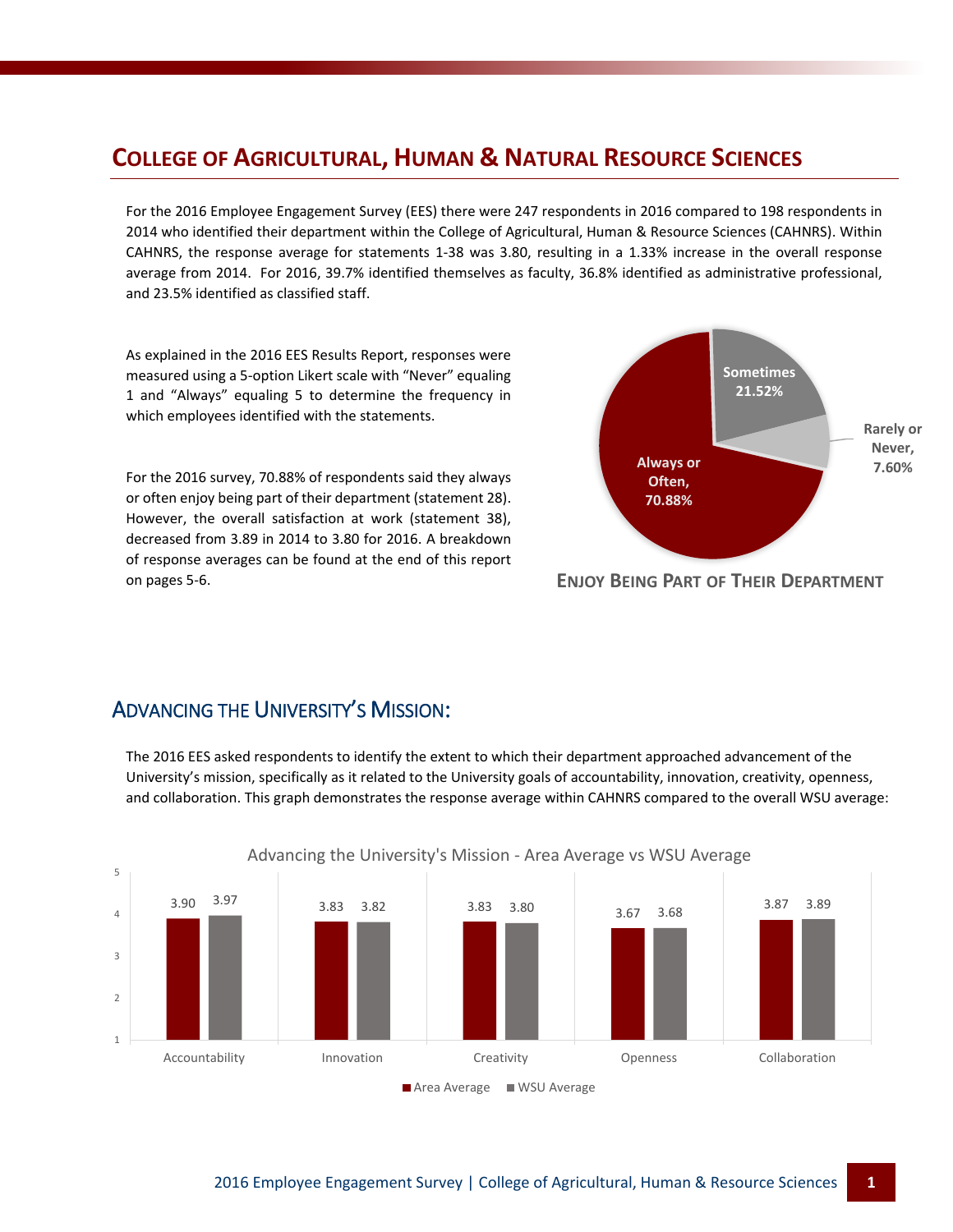### HIGHEST 2016 AREA RESPONSE AVERAGE:

| <b>Statements</b>                                                   | Area<br>Average<br>2014  | Area<br><b>Average</b><br>2016 | <b>WSU</b><br><b>Average</b><br>2016 |
|---------------------------------------------------------------------|--------------------------|--------------------------------|--------------------------------------|
| I know what is expected of me at work.                              | 4.44                     | 4.34                           | 4.38                                 |
| My supervisor treats me with dignity and respect. **                | $\overline{\phantom{a}}$ | 4.31                           | 4.29                                 |
| I have positive interactions with my co-workers. **                 | ۰                        | 4.13                           | 4.19                                 |
| Those around me are committed to doing quality work.                | 4.22                     | 4.12                           | 4.10                                 |
| I have the technology I need to do my job efficiently.              | 4.18                     | 4.10                           | 4.09                                 |
| My department demonstrates support for a diverse workforce.         | 3.98                     | 4.08                           | 4.08                                 |
| enjoy the work climate that exists between my co-workers and me. ** |                          | 4.02                           | 4.00                                 |
|                                                                     |                          | $*$                            |                                      |

*\*Updated for 2016 ; \*\*New for 2016*

## LOWEST 2016 AREA RESPONSE AVERAGE:

| <b>Statements</b>                                                            | Area<br>Average<br>2014 | Area<br>Average<br>2016                                                                                                                                                                               | <b>WSU</b><br>Average<br>2016 |
|------------------------------------------------------------------------------|-------------------------|-------------------------------------------------------------------------------------------------------------------------------------------------------------------------------------------------------|-------------------------------|
| I feel appropriately compensated for my level of position. **                | ۰                       | 3.12                                                                                                                                                                                                  | 3.17                          |
| I receive clear information about changes being made within my college/area. | 3.14                    | 3.28                                                                                                                                                                                                  | 3.29                          |
| I receive clear information about changes being made within my department.   | 3.29                    | 3.31                                                                                                                                                                                                  | 3.43                          |
| I receive clear information about changes being made within WSU.             | 3.17                    | 3.33                                                                                                                                                                                                  | 3.33                          |
| I know how my department measures success.                                   | 3.24                    | 3.38                                                                                                                                                                                                  | 3.41                          |
|                                                                              |                         | $\mathcal{L}_{\mathcal{L}}$ , and $\mathcal{L}_{\mathcal{L}}$ , and $\mathcal{L}_{\mathcal{L}}$ , and $\mathcal{L}_{\mathcal{L}}$ , and $\mathcal{L}_{\mathcal{L}}$ , and $\mathcal{L}_{\mathcal{L}}$ |                               |

*\*Updated for 2016 ; \*\*New for 2016*

## SIGNIFICANT AREA RESPONSE CHANGE (HIGHEST/LOWEST RESPONSE CHANGES):

| <b>Statements</b>                                                           | Area<br>Average<br>2014           | Area<br>Average<br>2016 | Change  |  |
|-----------------------------------------------------------------------------|-----------------------------------|-------------------------|---------|--|
| My supervisor gives me ongoing feedback to help me improve my performance.* | 3.35                              | 3.54                    | 0.18    |  |
| I receive the information I need to perform my job.                         | 4.16                              | 3.96                    | $-0.20$ |  |
|                                                                             | *Updated for 2016; **New for 2016 |                         |         |  |

#### UNIVERSITY RESOURCES:

Based on feedback, the 2016 survey added additional statements regarding workplace concerns and employee awareness of WSU resources, specifically those resources related to Workplace Violence, Bullying, State Ethics, Discrimination, Sexual Harassment and Sexual Misconduct. This graph demonstrates the percentage of employees who identified awareness of the following University policies within CAHNRS:

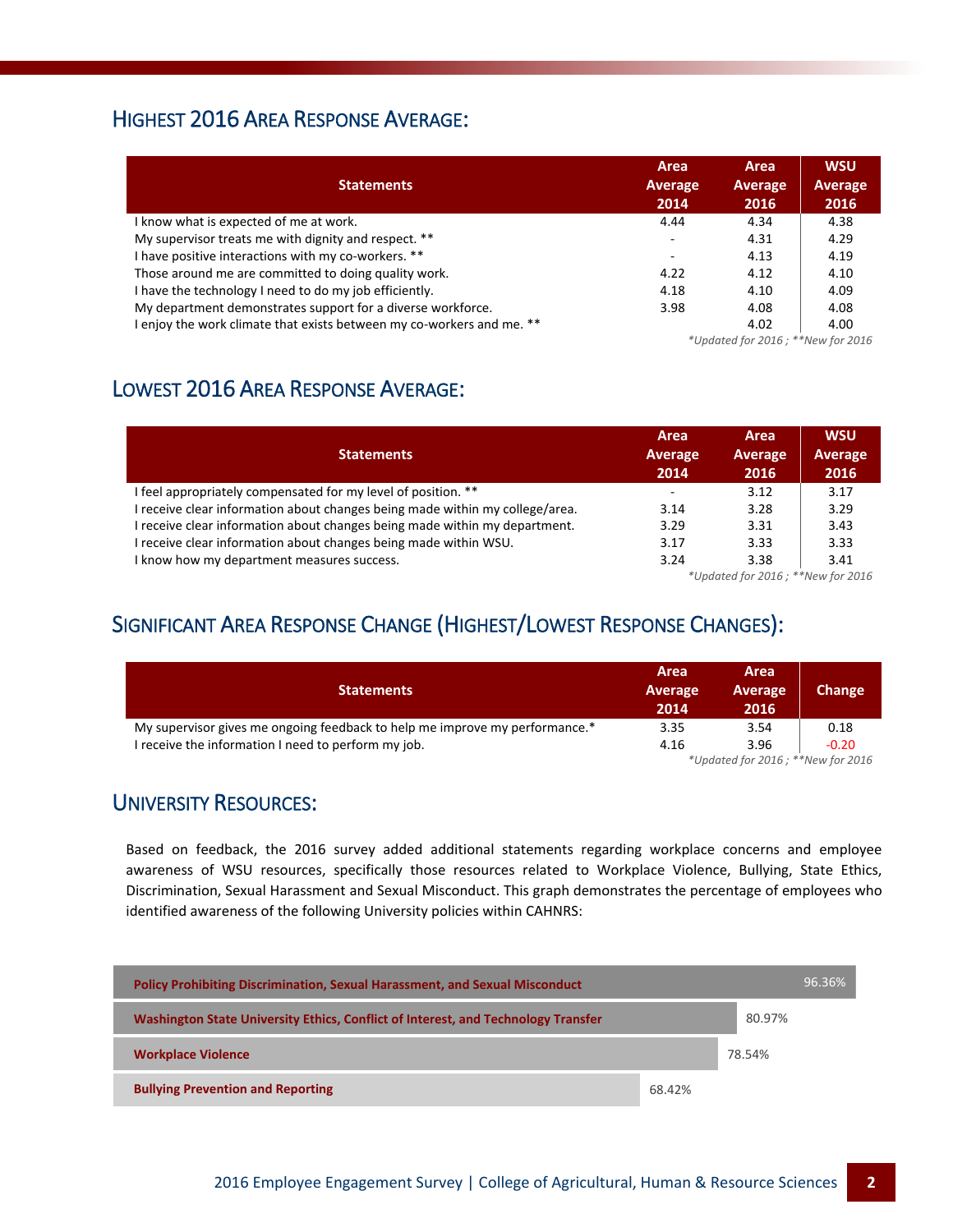## EMPLOYEE FEEDBACK:

At the end of the survey, employees were given the opportunity to provide feedback regarding subjects not addressed in the survey. The following feedback, specifically related to employee perceptions of the workplace, was provided by respondents who identified themselves within CAHNRS:

- Love my work; love the college; love working for WSU
- My supervisor is great
- WSU is one of the greatest environments to work
- Communication lack of transparency and open processes
- Compensation
	- o More financial support for extension employees;
	- o Salary is not a reflection of quality of work or increased responsibility;
	- o Individuals with years of experience who maintaining higher level of knowledge and thrive to succeed are not offered incentive to remain in the college.
	- o Administrative salaries are among the most inflated relative to the average of full professors in the country
	- o Salaries of faculty and staff on the west side (metro areas; Vancouver) should reflect higher cost of living.
- Don't feel valued by university or college leadership. Demands for productivity increase, work-life suffers;
- Adjunct/temp faculty "never" recognized for doing a good job
- Lack of performance evaluations, lack of clarity for job specifications and expectations;
- Unrealistic expectations of extension faculty
- Retaliation for using University resources to address discrimination issues
- Concerns with college using position as employer to impose political views
- Nepotism; family members hired by other family members
- Concerns regarding room for growth in position; lack of professional development opportunities
- Issues with technology support; University systems
- More oversight and input on selection of department chairs; department chairs given room to act with bias, preference and even abuse; general mistrust and contempt of department chairs
- Atmosphere of fear; employees feel targeted in college; work environment is "hostile" and "toxic"; CAHNRS administration regularly uses intimidation, threats, bullying tactics;
- Long term pattern of manipulation, dishonesty, backstabbing, and general negative behavior by those higher positions
- Lack of respects by upper management; expectations of upper management cause stress
- Department and college difficult place for minorities
- Concerns for treatment of research staff; fear to raise concerns due to how positions are funded; those in research feel isolated and excluded from WSU community
- University as a whole has had a shift in culture over past few years; a lot of fear
- Lack of leadership at all levels; Cronyism prevails in making high level appointments, rather than leadership ability;
- Lack of feeling connected to higher level administration; struggle to understand decisions made at the college and university level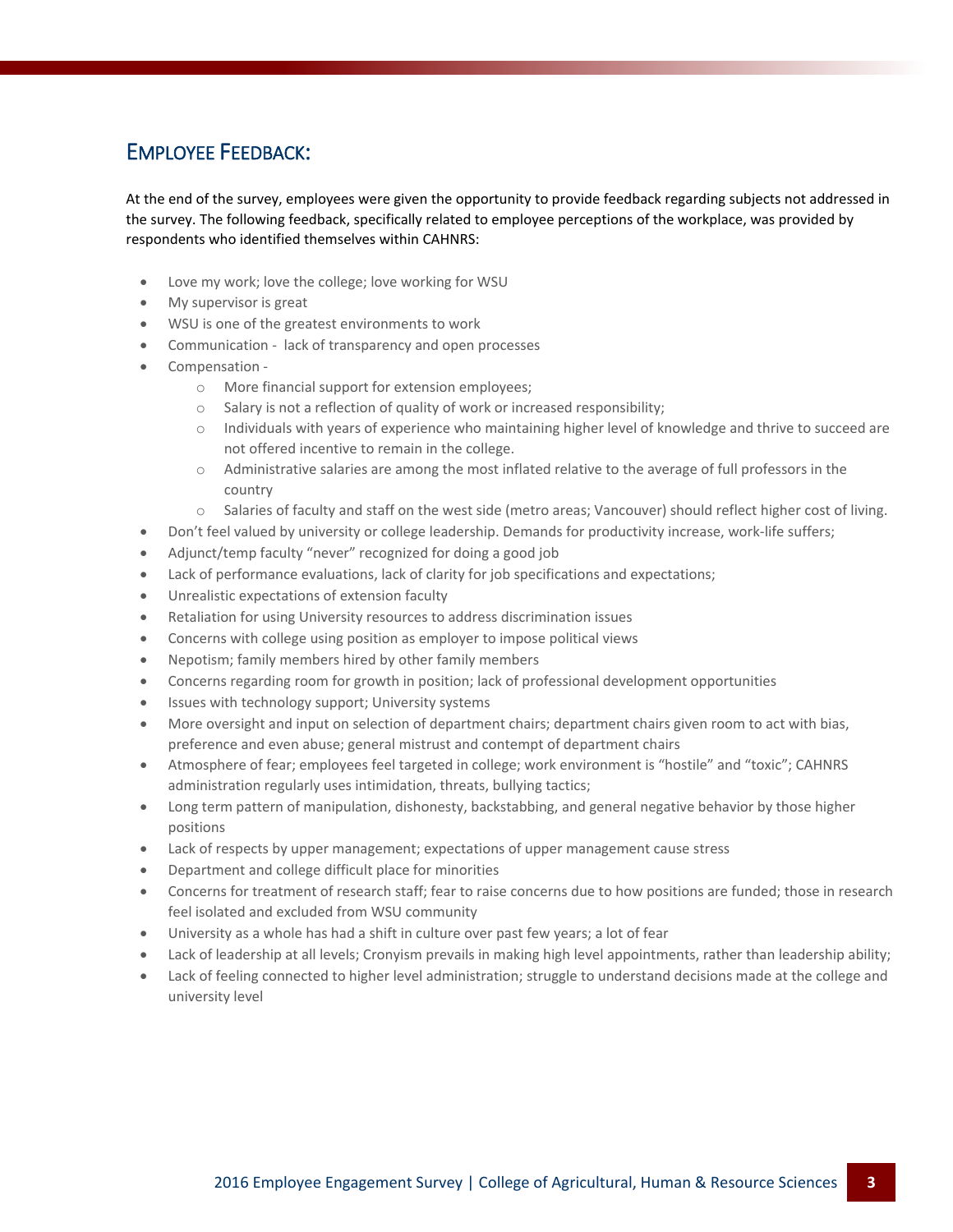### **ACTION ITEMS:**

In reviewing the lowest area response averages and the statements with negative change from 2014 to 2016 in CAHNRS, initiatives to improve employee engagement and perceptions of the workplace may include, but are not limited to:

- **•** Identify positions with inappropriate compensation
- Improve communication efforts regarding changes at all levels of the University
- Encourage communication with employees on how success is measured and provide on-going feedback on how to improve performance
- Evaluate how job-related information is provided to employees
- Improve communication regarding the WSU policies concerning Bullying Prevention and Reporting, and provide employees with resources as appropriate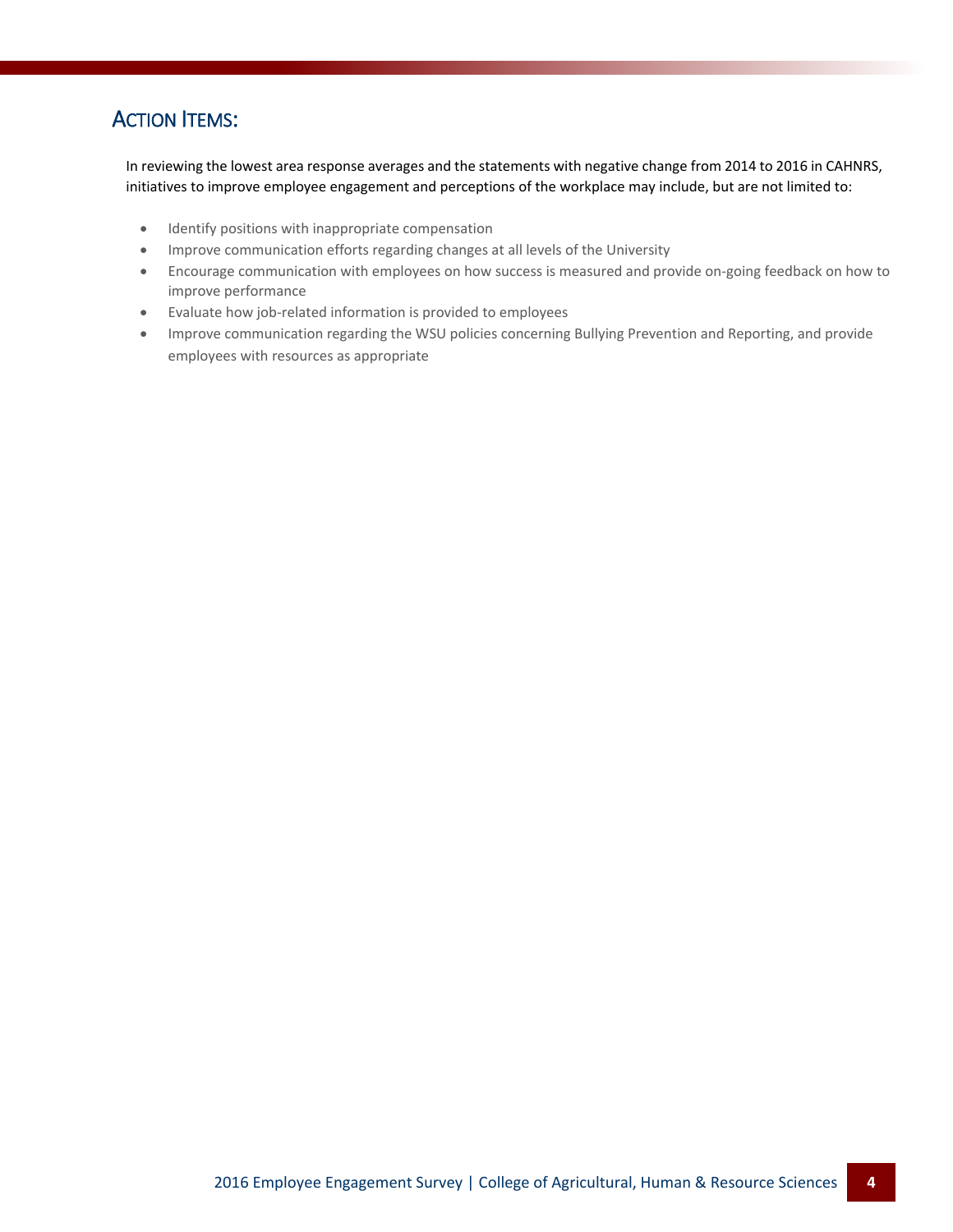## RESPONSE AVERAGE BREAKDOWN:

|                |                                                                                                         | <b>Area Average</b>      |      | <b>WSU Average</b>       |      |
|----------------|---------------------------------------------------------------------------------------------------------|--------------------------|------|--------------------------|------|
|                |                                                                                                         | 2014                     | 2016 | 2014                     | 2016 |
|                | # of Respondents                                                                                        | 198                      | 247  |                          |      |
|                | <b>Overall Average</b>                                                                                  | 3.75                     | 3.80 | 3.72                     | 3.72 |
|                | SECTION 1: Do employees feel they have what is needed to do their job?                                  |                          |      |                          |      |
| 1              | I know what is expected of me at work.                                                                  | 4.44                     | 4.34 | 4.38                     | 4.37 |
| $\overline{2}$ | I receive the information I need to perform my job.                                                     | 4.16                     | 3.96 | 4.06                     | 4.03 |
| 3              | I have the resources and training to do my job effectively.*                                            | 4.02                     | 3.99 | 3.99                     | 4.00 |
| 4              | I have the technology I need to do my job efficiently.                                                  | 4.18                     | 4.10 | 4.15                     | 4.09 |
|                | SECTION 2: Do employees feel they are valued?                                                           |                          |      |                          |      |
|                |                                                                                                         |                          |      |                          |      |
| 5              | I am recognized for doing a good job.                                                                   | 3.52                     | 3.46 | 3.41                     | 3.50 |
| 6              | My supervisor values me and the work I do.                                                              | 3.92                     | 3.90 | 3.84                     | 3.93 |
| 7              | I feel encouraged to have a good balance between work and personal life.                                | 3.47                     | 3.54 | 3.41                     | 3.63 |
| 8              | I feel appropriately compensated for my level of position. **                                           |                          | 3.12 | $\Box$                   | 3.17 |
|                | SECTION 3: Do employees feel they provide individual contributions?                                     |                          |      |                          |      |
| 9              | I am encouraged to develop myself professionally.                                                       | 3.52                     | 3.46 | 3.44                     | 3.59 |
| 10             | I am encouraged to provide input on decisions impacting my work.                                        | 3.92                     | 3.90 | 3.54                     | 3.64 |
| 11             | I am encouraged to come up with better ways of doing things.                                            | 3.47                     | 3.54 | 3.56                     | 3.72 |
| 12             | I am given opportunities to be innovative or creative. **                                               |                          | 3.12 | $\Box$                   | 3.69 |
| 13             | I am given opportunities to be collaborative. **                                                        |                          | 3.85 | $\overline{\phantom{a}}$ | 3.78 |
|                | SECTION 4: Do employees feel connected to their co-workers?                                             |                          |      |                          |      |
| 14             | A spirit of cooperation and teamwork exists between my co-workers and me.                               | 3.95                     | 3.93 | 3.85                     | 3.88 |
| 15             | Knowledge and information sharing is practiced between my co-workers and me.                            | 3.90                     | 3.91 | 3.80                     | 3.84 |
| 16             | Those around me are committed to doing quality work.                                                    | 4.22                     | 4.12 | 4.12                     | 4.10 |
| 17             | I have positive interactions with my co-workers. **                                                     |                          | 4.13 | $\overline{\phantom{a}}$ | 4.19 |
| 18             | I enjoy the work climate that exists between my co-workers and me. **                                   |                          | 4.02 | $\overline{\phantom{a}}$ | 4.00 |
|                | SECTION 5: Do employees feel satisfied with their supervisor? **                                        |                          |      |                          |      |
| 19             | My supervisor gives me ongoing feedback to help me improve my performance.*                             | 3.35                     | 3.54 | 3.29                     | 3.45 |
| 20             | My supervisor encourages a positive work climate. **                                                    |                          | 3.95 | $\overline{\phantom{a}}$ | 3.90 |
| 21             | My supervisor promotes open communication and feedback. **                                              |                          | 3.94 | $\Box$                   | 3.90 |
| 22             | My supervisor treats me with dignity and respect. **                                                    |                          | 4.31 | $\overline{\phantom{a}}$ | 4.29 |
|                | SECTION 6: Do employees feel connected to their department?                                             |                          |      |                          |      |
| 23             | Clear reporting structures are established within my department.                                        | 3.76                     | 3.72 | 3.79                     | 3.87 |
| 24             | I receive clear information about changes being made within my department.                              | 3.29                     | 3.31 | 3.32                     | 3.43 |
| 25             | I know how my department measures success.                                                              | 3.24                     | 3.38 | 3.26                     | 3.41 |
| 26             | I know how my work contributes to the success of my department.                                         | 3.73                     | 3.79 | 3.84                     | 3.92 |
| 27             | My department demonstrates support for a diverse workforce.                                             | 3.98                     | 4.08 | 4.00                     | 4.08 |
| 28             | I enjoy being part of my department.                                                                    | 3.95                     | 3.96 | 3.96                     | 4.00 |
|                |                                                                                                         |                          |      |                          |      |
|                | Rate the extent to which your department approaches the following to advance the University Mission: ** |                          |      |                          |      |
| 29             | Accountability                                                                                          |                          | 3.90 |                          | 3.97 |
| 30             | Innovation                                                                                              |                          | 3.83 | $\blacksquare$           | 3.82 |
| 31             | Creativity                                                                                              |                          | 3.83 | ÷,                       | 3.80 |
| 32             | Openness                                                                                                | $\overline{\phantom{a}}$ | 3.67 | $\overline{\phantom{a}}$ | 3.68 |
| 33             | Collaboration                                                                                           |                          | 3.87 | $\overline{\phantom{a}}$ | 3.89 |
|                | SECTION 7: Do employees feel connected to WSU as a whole?                                               |                          |      |                          |      |
|                | I am encouraged to improve work processes to benefit students and other University constituents         |                          |      |                          |      |
| 34             | or colleagues.*                                                                                         | 3.56                     | 3.57 | 3.71                     | 3.70 |
| 35             | I receive clear information about changes being made within my college/area.                            | 3.14                     | 3.28 | 3.18                     | 3.29 |
| 36             | I receive clear information about changes being made within WSU.                                        | 3.17                     | 3.33 | 3.16                     | 3.33 |
| 37             | I enjoy being part of Washington State University.                                                      | 3.99                     | 3.97 | 4.07                     | 4.08 |
| 38             | Overall, I am satisfied at work.                                                                        | 3.89                     | 3.80 | 3.84                     | 3.86 |
|                | EMPLOYEE RESOURCES: Are employees aware of WSU resources or do they have concerns in the workplace? **  |                          |      |                          |      |
|                | I am comfortable with utilizing University resources. **                                                | $\blacksquare$           | 3.75 | $\blacksquare$           | 3.75 |
|                | My supervisor encourages me to use the University resources available to me. **                         | Ξ                        | 3.40 | $\overline{\phantom{a}}$ | 3.47 |
|                | I have concerns regarding work climate. **                                                              |                          | 3.47 | $\overline{\phantom{a}}$ | 3.54 |
|                | I feel comfortable bringing work climate concerns to my supervisor. **                                  |                          | 3.82 | $\blacksquare$           | 3.77 |
|                |                                                                                                         |                          |      |                          |      |

 *\*Updated for 2016 ; \*\*New for 2016*